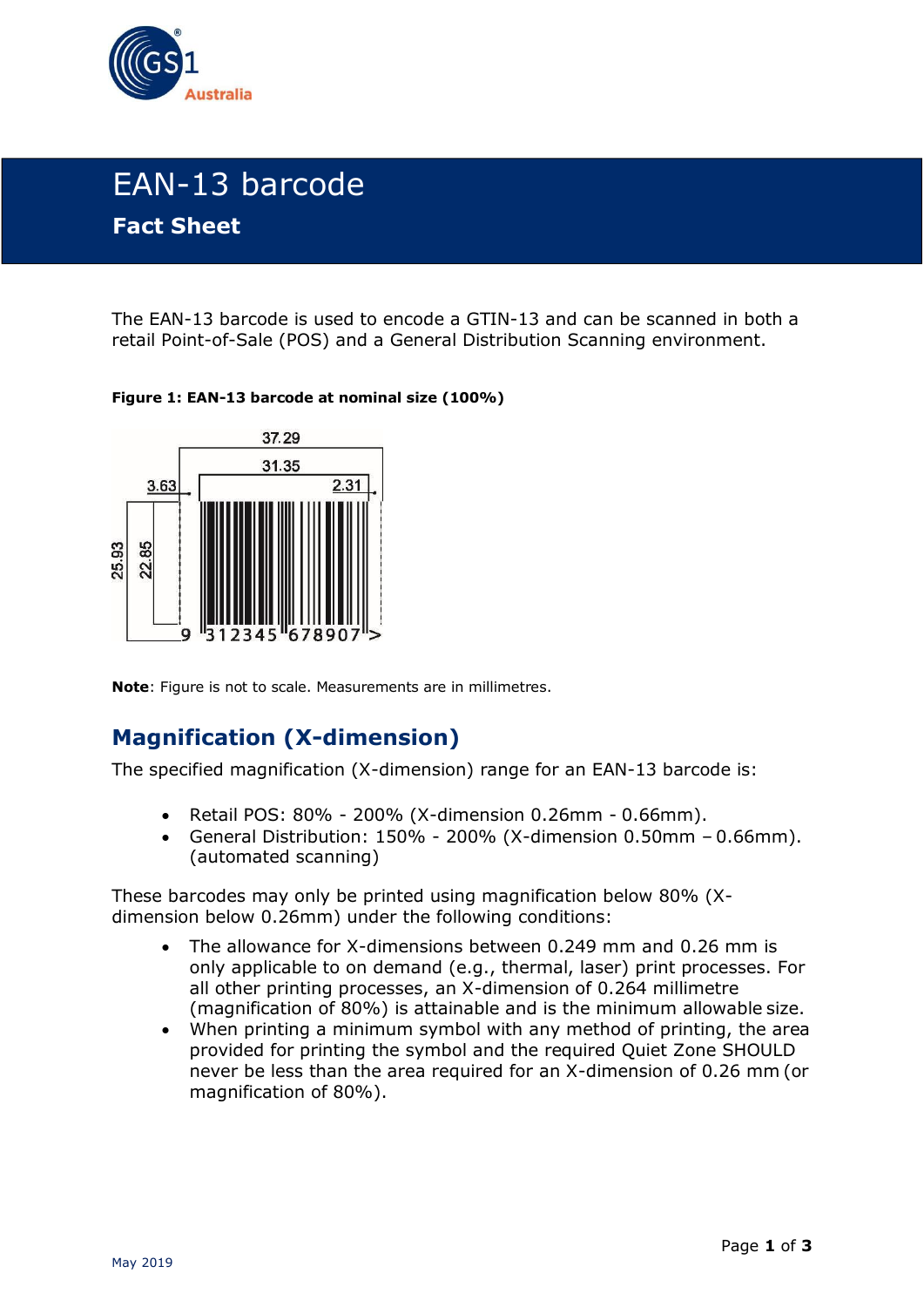

### **Human Readable Interpretation**

The Human Readable Interpretation should be printed beneath the barcode and must show all the digits encoded in the barcode.

The recommended typeface for the Human Readable Interpretation is OCR-B at a height of 2.75mm at nominal size (100% magnification, X-dimension 0.33mm). This typeface is a recommendation only and alternative type fonts and character sizes are acceptable provided the digits are clearly legible.

## **Symbol Height**

The dark bars forming the left, centre and right guard bar patterns shall be extended downward by 5X (e.g. 1.65mm at X-dimension 0.33mm). See Table 1 for height of bars at various X-dimensions.